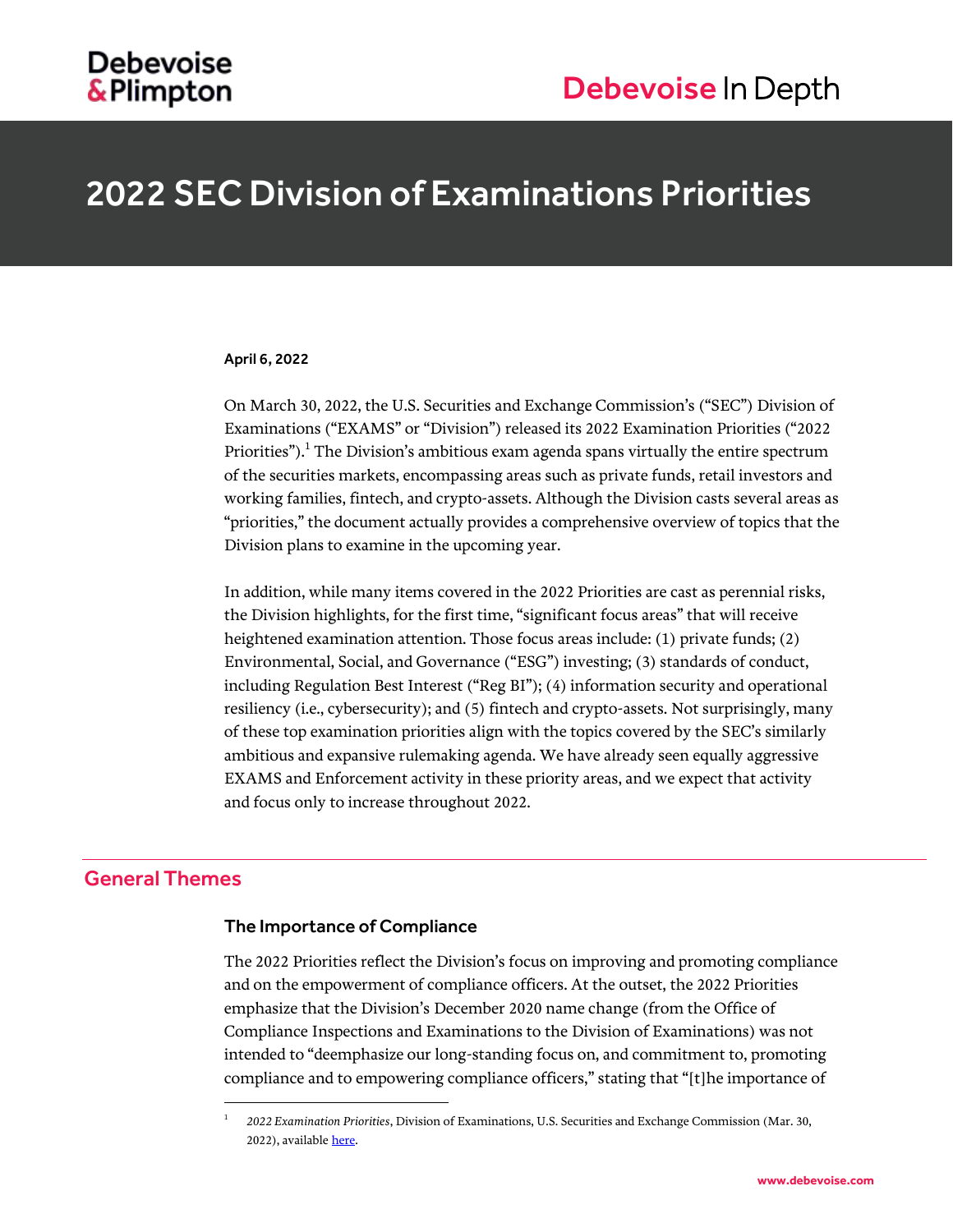improving and promoting compliance remains at the forefront of the Division's work." To this end, the 2022 Priorities highlight the importance of "compliance engagement across business lines" within organizations, knowledgeable Chief Compliance Officers, and a commitment to compliance by firm principals. The 2022 Priorities also emphasize resiliency within compliance programs, especially in light of continued challenges resulting from the COVID-19 pandemic.

The Division notes that over the course of its examinations, it has observed common features shared by "resilient compliance programs:" (1) inclusivity, described as "participation and inputs across all business and operational lines;" (2) well-thought-out change management, with flexibility to "adjust to known variables in operations and business" and established processes for event and effectiveness monitoring; and (3) developed review and testing protocols, to ensure the "on-going adequacy and effectiveness of a compliance program" and affirm "that policies and procedures are operating as designed and to ensure the detection of outlier events or unusual patterns." The Division notes that this "focus on compliance, support of compliance, and compliance empowerment will continue" moving forward.

### Likely Examination Candidates

The 2022 Priorities identify the following types of firms and business models on which the Division intends to focus its efforts:

- **Registered Investment Advisers ("RIAs") to Private Funds**. The Division will focus efforts on assessing the compliance of RIAs to private funds. The rationale underlying this focus is the "significance of examination findings over the past several years, and the size, complexity, and significant growth" of the market for such RIAs.
- **RIAs Never or Not Recently Examined**. RIAs that "have never been examined, including recently registered firms, and those that have not been examined for a number of years" remain a focus for EXAMS. Such examinations will typically "focus on firms' compliance programs."
- **Dual Registrants**. Another area of focus will be firms registered as both RIAs and broker-dealers. The Division will approach such examinations with a particular emphasis on "potential conflicts of interest present at these firms," including "account recommendations and allocation of investments across different accounts."
- **"Robo-advisers" and Use of Emerging Technologies**. The Division will look at firms providing "automated digital investment advice" as well as at firms using technology to offer "new products and services" or enable "new practices." The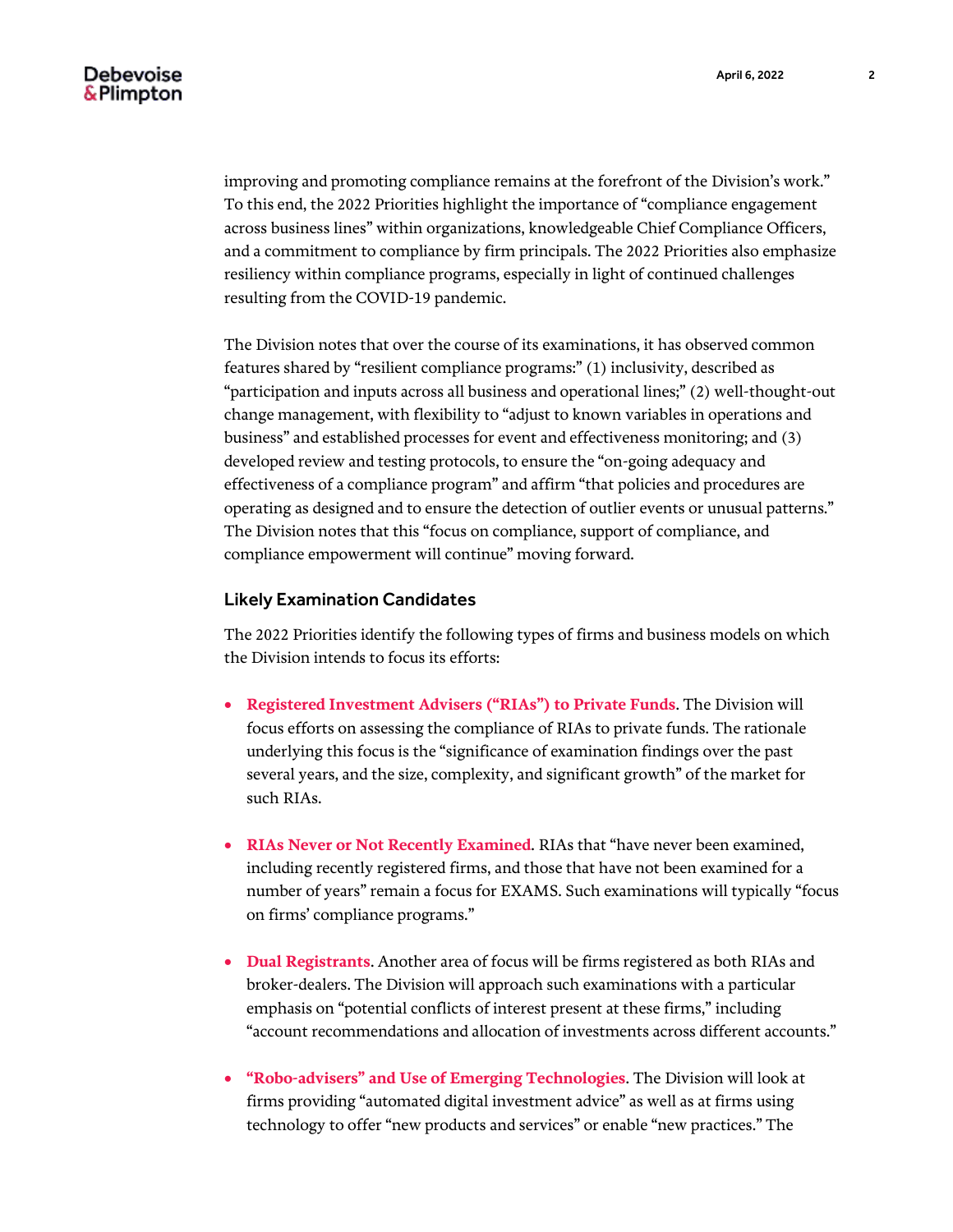specific practices highlighted include the sale of fractional shares, use of "Finfluencers" in marketing, and digital engagement practices (such as "gamification"). The Division will devote attention to whether firms have considered the "unique risks" of these activities when designing their regulatory compliance programs. This topic demonstrates the SEC's continuing attention to the supposed "gamification" of finance, as also reflected in an August 2021 request for comment issued by the Commission regarding the use of such technology by firms.<sup>2</sup>

#### Increased Enforcement Referrals

Finally, reviewing the results from the previous year, EXAMS referred to the Division of Enforcement approximately 6.3% of the 3,040 examinations conducted during FY2021. This reflects an increase from the lower level of referrals from EXAMS to Enforcement during Chairman Clayton's tenure—most recently, 4.4% in FY2020. Under the Biden Administration, we expect the referral percentage to continue to rise to levels resembling those seen in the later years of the Obama Administration, which averaged more than 11% from 2013 to 2016 (with a high of 13% during FY2013).

## Heightened Focus on Private Funds

l

Notably, examinations of RIAs to private funds lead the Division's priorities for the upcoming year, which marks a significant increase in attention to such registrants relative to the past several years. In explaining the rationale for prioritizing such examinations, the 2022 Priorities note that more than 5,000 RIAs, constituting more than 35% of all RIAs, manage approximately \$18 trillion in private fund assets, representing a 70% increase in the assets managed by advisers to private funds in the past five years. Chair Gensler cited this same "\$18 trillion" statistic in his statement in connection with the February 9, 2022 release of proposed rules for advisers to private funds.<sup>3</sup> As part of such exams, the Division will evaluate issues related to an adviser's fiduciary duty under the Investment Advisers Act of 1940, as amended ("Advisers Act") and assess risks involving "compliance programs, fees and expenses, custody, fund audits, valuation, conflicts of interest, disclosure of investment risks, and controls around material nonpublic information."

<sup>2</sup> *See* Press Release, SEC Requests Information and Comment on Broker-Dealer and Investment Adviser Digital Engagement Practices, Related Tools and Methods, and Regulatory Considerations and Potential Approaches; Information and Comments on Investment Adviser Use of Technology (Aug. 27, 2021), [https://www.sec.gov/news/press-release/2021-167.](https://www.sec.gov/news/press-release/2021-167)

<sup>3</sup> See Statement on Private Fund Advisers Proposal, U.S. Securities and Exchange Commission Chair Gary Gensler (Feb. 9, 2022)[, https://www.sec.gov/news/statement/gensler-statement-private-fund-advisers-proposal-](https://www.sec.gov/news/statement/gensler-statement-private-fund-advisers-proposal-020922)[020922.](https://www.sec.gov/news/statement/gensler-statement-private-fund-advisers-proposal-020922)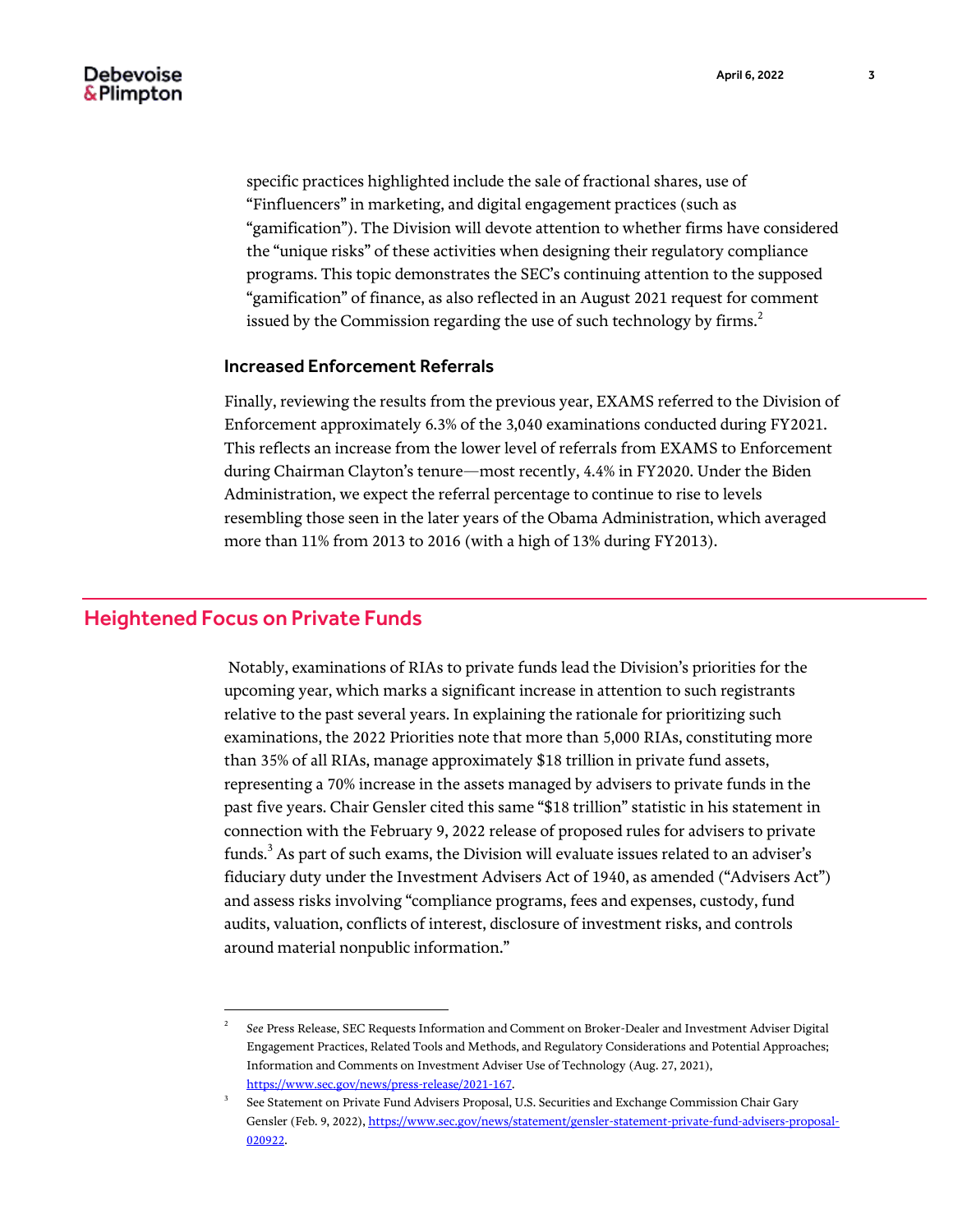Beyond this entity-level focus on RIAs to private funds, the Division intends to look at five specifically highlighted issues:

- "(1) the calculation and allocation of fees and expenses, including the calculation of post-commitment period management fees and the impact of valuation practices at private equity funds;
- (2) the potential preferential treatment of certain investors by RIAs to private funds that have experienced issues with liquidity, including imposing gates or suspensions on fund withdrawals;
- (3) compliance with the Advisers Act Custody Rule, including the 'audit exception' to the surprise examination requirement and related reporting and updating of Form ADV regarding the audit and auditors that serve as important gate-keepers for private fund investors;
- (4) the adequacy of disclosure and compliance with any regulatory requirements for cross trades, principal transactions, or distressed sales; and
- (5) conflicts around liquidity, such as RIA-led fund restructurings, including stapled secondary transactions where new investors purchase the interests of existing investors while also agreeing to invest in a new fund."

The 2022 Priorities further note that the Division will "also review private fund advisers' portfolio strategies, risk management, and investment recommendations and allocations" with a specific eye to "conflicts and disclosures." One of the conflicts specifically noted is private fund investments in Special Purpose Acquisition Companies ("SPACs") where the "private fund adviser is also the SPAC sponsor." The Priorities conclude the discussion of private funds by noting that EXAMS will focus on "private funds with indicia of systemic importance, such as outsized counterparty exposure or gross notional exposure when compared to similarly situated firms."

## Additional Significant Focus Areas

The Division also highlights the following areas as high priorities:

## Environmental, Social, and Governance Investing

The 2022 Priorities' focus on ESG investing reflects continuity with the 2021 Priorities and EXAMS's continued scrutiny of this subject matter (as reflected in EXAMS's April 9,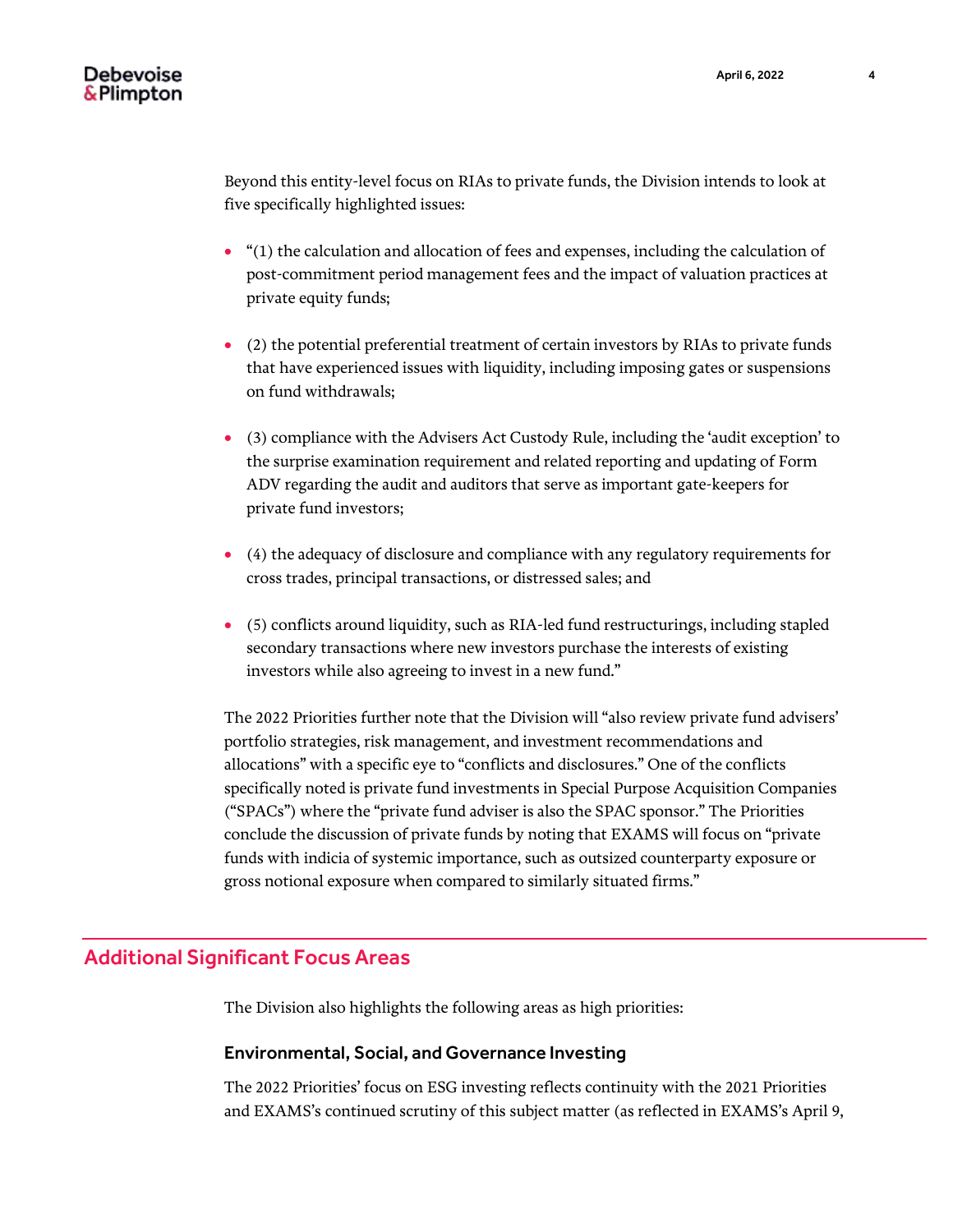l

2021 Risk Alert on ESG investment practices in the advisory space).<sup>4</sup> The Division notes in the 2022 Priorities that RIAs and registered funds are "increasingly offering and evaluating investments that employ ESG strategies or incorporate certain ESG criteria" in response to investor demand and that the increase in ESG investment and product offerings may create risks of materially false and misleading disclosures regarding portfolio management practices.

In particular, the Division notes that risk in the ESG space may be compounded as a result of "the lack of standardization in ESG investing terminology" along with the "variety of approaches to ESG investing" and "the failure to effectively address legal and compliance issues with new lines of business and products." This commentary reflects agency-wide concerns about ESG-related compliance risks, as further demonstrated by the SEC's recent issuance of proposed rules to standardize climate-related disclosures for investors. $^5$  The Division plans to focus on ESG-related advisory services and investment products (including both registered and private fund offerings) and will examine whether RIAs and registered funds are "accurately disclosing their ESG investing approaches," "voting client securities in accordance with proxy voting policies and procedures and whether the votes align with their ESG-related disclosures and mandates," and accurately representing "the ESG factors considered or incorporated into portfolio selection."

## Standards of Conduct—Regulation Best Interest, Fiduciary Duty, and Form **CRS**

In another point of continuity with the previous year's Priorities, the Division will focus on standards of conduct issues for broker-dealers (particularly under Reg BI) and involving the fiduciary standard applicable to RIAs. EXAMS plans to examine whether broker-dealers and RIAs are "satisfying their obligations . . . not to place their own interests ahead of retail investors' interest" and will assess practices regarding consideration of investment alternatives, management of conflicts of interest, trading, disclosures, account selection, and account conversion and rollovers.

For broker-dealers specifically, EXAMS "will review firms' recommendation and sales practices related to SPACs, structured products, leveraged and inverse exchange traded products (ETPs), REITs, private placements, annuities, municipal and other fixed income securities, and microcap securities." These examinations will include an

<sup>4</sup> See Risk Alert, U.S. Securities and Exchange Commission, The Division of Examinations' Review of ESG Investing (Apr. 9, 2021)[, https://www.sec.gov/files/esg-risk-alert.pdf;](https://www.sec.gov/files/esg-risk-alert.pdf) see also Debevoise Update, SEC Division of Examinations Issue ESG Risk Alert (Apr. 16, 2021),

[https://www.debevoise.com/insights/publications/2021/04/sec-division-of-examinations-issues-esg-risk-alert.](https://www.debevoise.com/insights/publications/2021/04/sec-division-of-examinations-issues-esg-risk-alert) 5 See Press Release, U.S. Securities and Exchange Commission, SEC Proposes Rules to Enhance and Standardize Climate-Related Disclosures for Investors (Mar. 21, 2022)[, https://www.sec.gov/news/press-release/2022-46.](https://www.sec.gov/news/press-release/2022-46)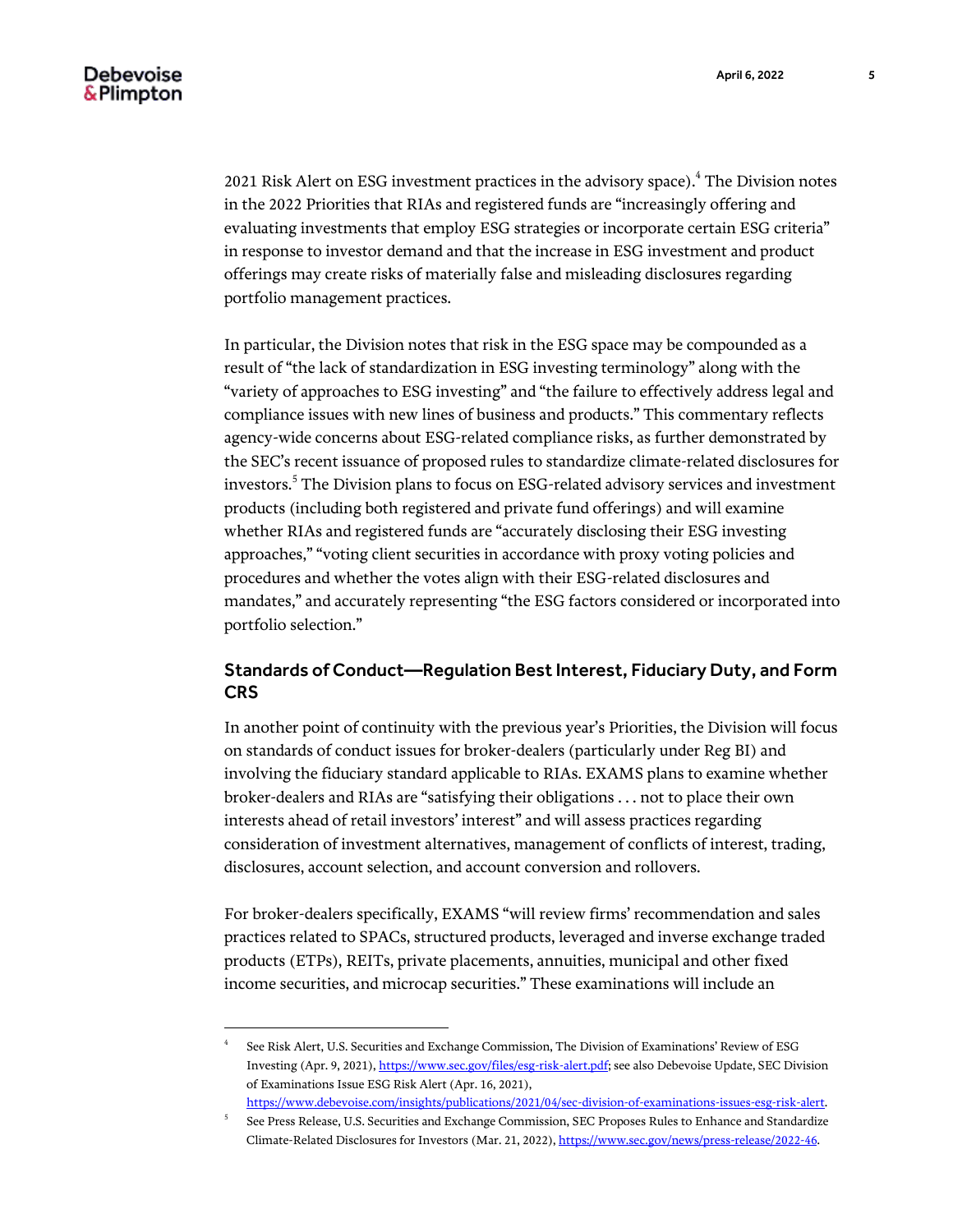evaluation of compensation structures and potential conflicts involving such structures; sales by highly compensated financial professionals; and reviews of practices, policies, and procedures "concerning the evaluation of cost and reasonably available alternatives as they relate to recommendations of these products being in the investor's best interest."

For RIAs, the Division will focus on whether advisers have satisfied their duties of care and loyalty, "including best execution obligations, financial conflicts of interest and related impartiality of advice, and any attendant client disclosures." EXAMS will pay close attention to revenue-sharing arrangements, recommendations regarding "more expensive classes of investment products when lower cost classes are available," recommendations regarding wrap fee accounts without any assessment that "such accounts are in the best interests of clients," and recommendations of proprietary products that result in "additional or higher fees."

For dual registrants, EXAMS will place particular emphasis on reviewing "potential conflicts of interest present at these firms, including with regard to account recommendations and allocation of investments across different accounts."

## Information Security and Operational Resiliency

l

Consistent with the SEC's prioritization of cybersecurity across market participants and the recent release of proposed cybersecurity rules for RIAs and funds,<sup>6</sup> the Division "will review broker-dealers' and RIAs' practices to prevent interruptions to mission-critical services and to protect investor information, records, and assets."

The Division's cybersecurity priorities include many previously featured examination areas, including account takeovers, phishing, supervision of vendors and service providers, and ransomware. In addition, the exigencies of the pandemic and the workfrom-home environment continue to be an area of concern, with specific reference to the operational risk occasioned by a "dispersed workforce." The Division will also continue to review compliance with Regulations S-P and S-ID, as applicable.

The 2022 Priorities also integrate ESG and cybersecurity concepts with planned examinations of the impact of climate change on registrants' business continuity and disaster recovery plans. This examination area will test registrants' "resiliency as

<sup>6</sup> See Press Release, U.S. Securities and Exchange Commission, SEC Proposes Cybersecurity Risk Management Rules and Amendments for Registered Investment Advisers and Funds (Feb. 9, 2022), [https://www.sec.gov/news/press-release/2022-20;](https://www.sec.gov/news/press-release/2022-20) see also Press Release, U.S. Securities and Exchange Commission, SEC Proposes Rules on Cybersecurity Risk Management, Strategy, Governance, and Incident Disclosure by Public Companies (Mar. 9, 2022)[, https://www.sec.gov/news/press-release/2022-39.](https://www.sec.gov/news/press-release/2022-39)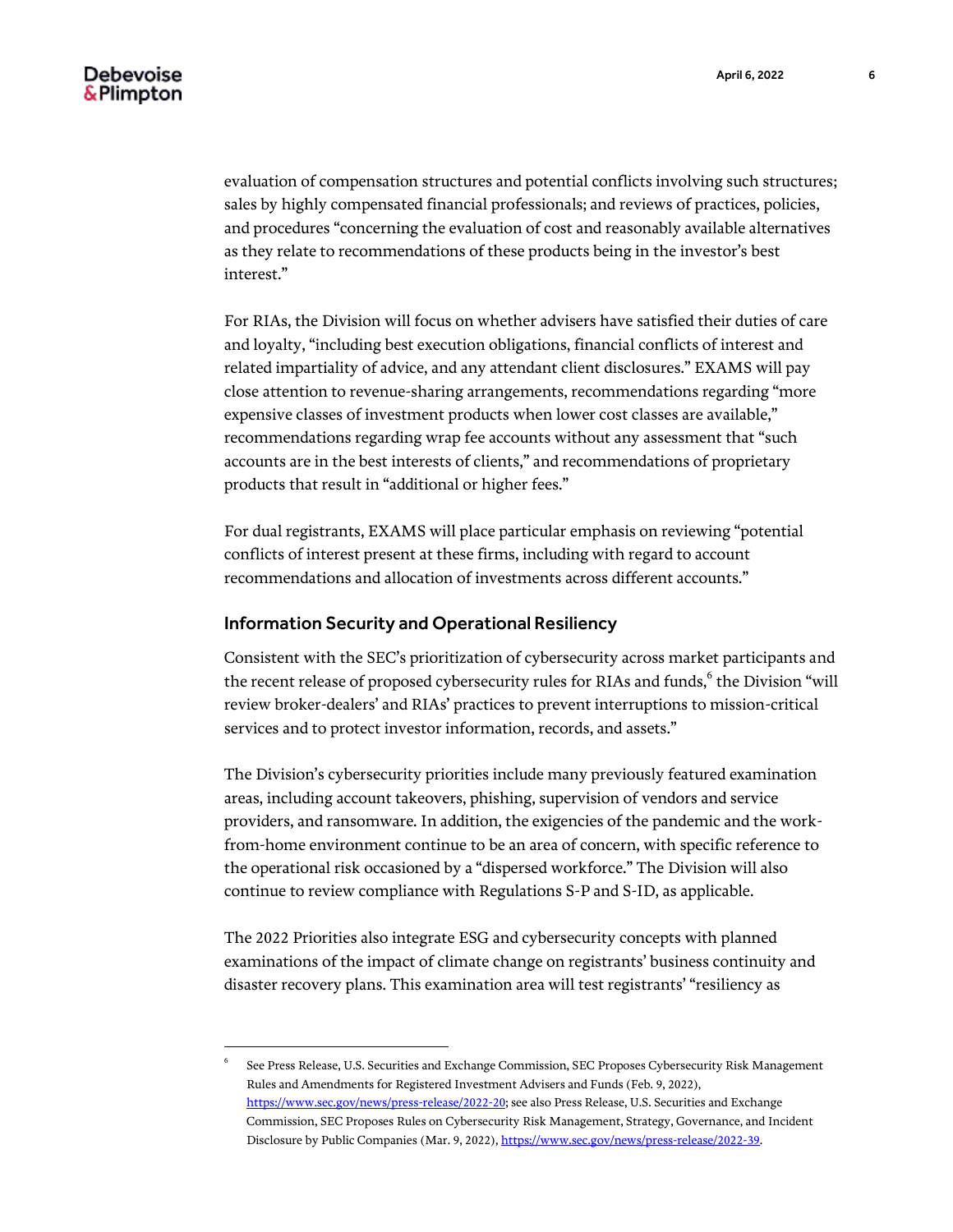organizations to anticipate, prepare for, respond to, and adapt to both sudden disruptions and incremental changes stemming from climate-related situations."

## Emerging Technologies and Crypto-Assets

This area encompasses two separate SEC priorities: the increased use of technology by broker-dealers and RIAs alongside offerings of crypto-assets. This focus comes as the Division has observed "a significant increase in the number of RIAs choosing to provide automated digital investment advice to their clients" along with "continued growth in the use of mobile apps by broker-dealers, and a proliferation of the offer, sale, and trading of crypto-assets." In response, EXAMS will review whether such firms have considered the "unique risks" presented by such activities when designing regulatory compliance programs.

RIA and broker-dealer examinations will additionally look at the utilization of new products, services, and practices (such as "fractional shares, 'Finfluencers,' or digital engagement practices"). In conducting these reviews, EXAMS will assess whether registrants' operations and controls are consistent with disclosures, the applicable standards of conduct, other regulatory obligations, and unique risks posed by particular practices, as well as whether advice and recommendations (including by algorithms) are consistent with investors' investment strategies and the applicable standards of conduct.

The 2022 Priorities highlight a planned crypto-assets examination focus on custody arrangements for crypto-assets, as well as on whether crypto-asset market participants are meeting applicable standards of conduct when recommending such assets and with respect to investors' initial and ongoing understanding of such products. In addition, EXAMS will review whether market participants "routinely review, update, and enhance their compliance practices" for matters such as custody practices, anti-money laundering reviews, and valuation procedures, along with risk disclosures and operational resiliency practices given unique risks posed by crypto-assets. Finally, the Division plans to review the compliance, liquidity and operational controls involving portfolio management and market risk for mutual funds and ETFs with crypto-asset exposure.

## Registered Investment Advisers and Registered Investment Companies

## RIA Compliance Programs

The Division will assess RIA compliance programs to determine whether RIAs are maintaining policies and procedures that are reasonably designed to prevent violations of the Advisers Act and its rules (including the antifraud provisions thereunder). These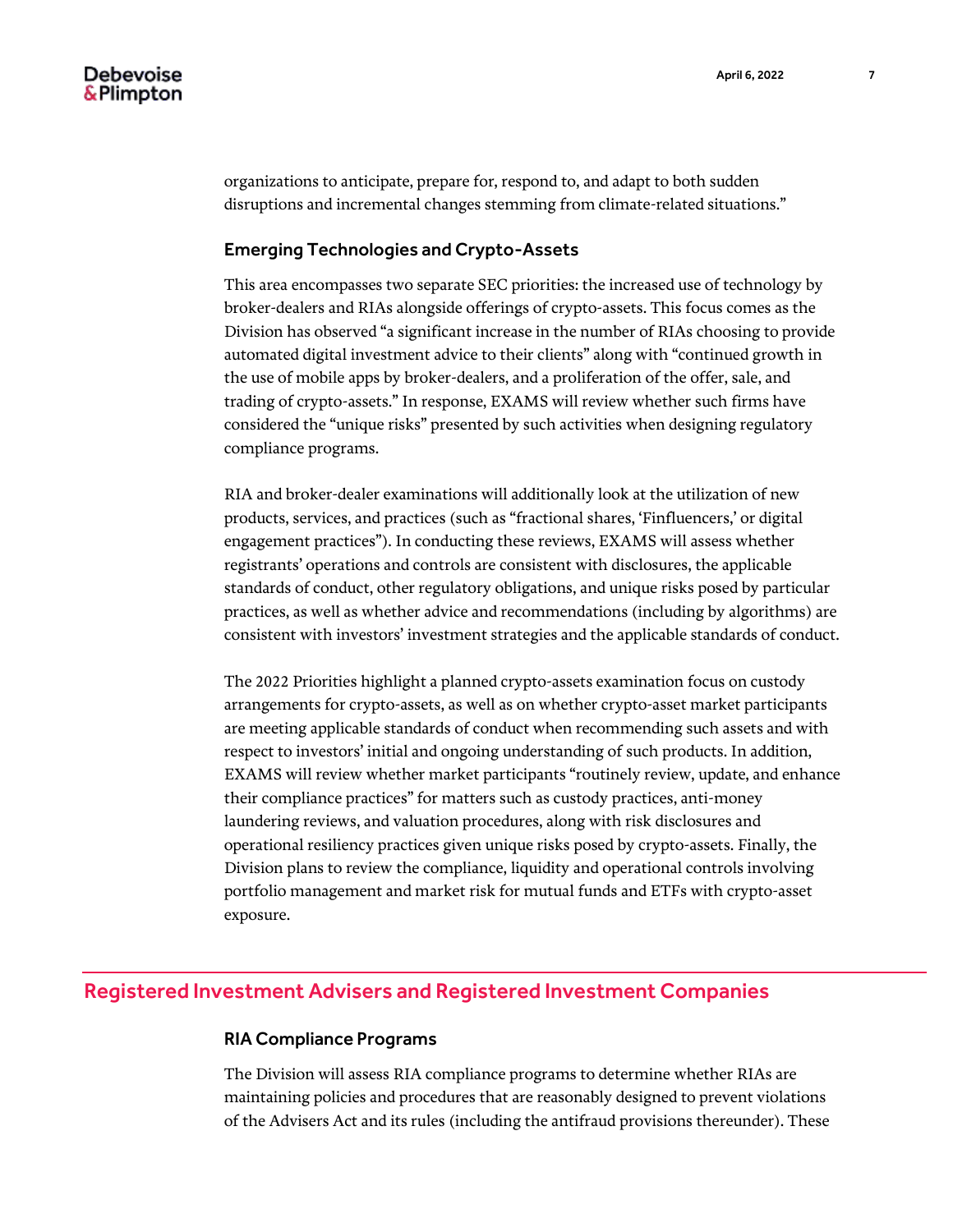reviews will also examine whether compliance programs ensure that "(1) investment advice is in each client's best interest; (2) oversight of service providers is adequate; and (3) sufficient resources exist to perform compliance duties." The Division will continue to scrutinize RIAs' use of alternative data in their business and investment decisionmaking processes, including whether such registrants maintain sufficient compliance and controls frameworks to prevent the misuse of MNPI from such alternative data sources. The Division will also review whether registrants have implemented practices to mitigate heightened risks involving the employment of individuals with prior disciplinary histories, the transition from the broker-dealer business model to the advisory model, and branch-office risks. The Division will also continue to focus on RIA disclosures, particularly involving fees and expenses.

## Registered Investment Companies

Although not emphasized to the same degree as in last year's Priorities, the 2022 Priorities state that the Division plans to continue examinations of registered investment companies (including mutual funds and ETFs) "given their importance to retail investors." Examinations will evaluate "disclosures to investors, accuracy of reporting to the SEC, compliance with the new rules and exemptive orders." Furthermore, the Division will continue to test whether Liquidity Risk Management Programs ("LRMPs") are reasonably designed to evaluate and manage liquidity risk.

## Priority for Certain Types of Funds, Investments, and Practices

The Division will specifically emphasize money market funds and business development companies. For mutual funds that invest in private funds, EXAMS will focus on risk disclosure and valuation issues. Finally, EXAMS will prioritize examinations of RIAs that provide advisory fee waivers to assess the sustainability of services provided by such RIAs, and EXAMS will also focus on the "trading activities of portfolio managers that may be designed to inflate fund performance."

## Broker-Dealer Priorities

The 2022 Priorities contain multiple items concerning broker-dealer operations. As discussed previously, as part of an overall focus on "retail investors and working families," the Division continues to highlight Reg BI examinations, representing a point of continuity from the previous year's priorities. In addition to Reg BI, the Division also plans to examine multiple areas relating to categories of securities and broker-dealer operations.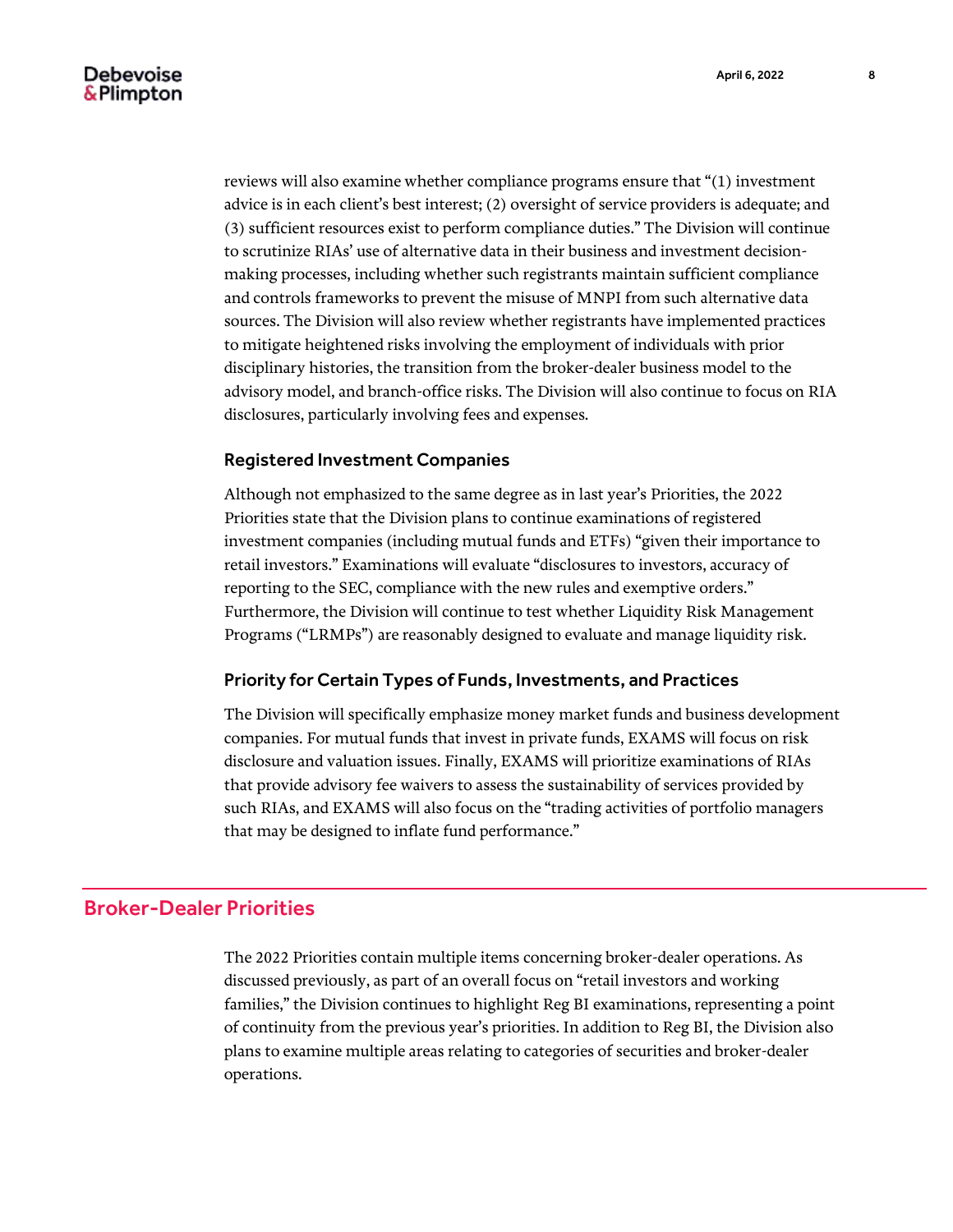#### Microcap, Municipal, Fixed Income, and Over-The-Counter Securities

EXAMS will evaluate broker-dealers' compliance with obligations involving the entire spectrum of transactions involving these securities. Examinations will test compliance with regulatory requirements, including Regulation SHO, penny stock disclosure rules, AML obligations, and municipal issuer disclosure requirements. Examinations will also test whether recommendations made for these products are consistent with the obligations established by Reg BI and with revised Exchange Act Rule 15c2-11.

#### Broker-Dealer Operations

EXAMS will test compliance with broker-dealer operations, including the Customer Protection Rule and Net Capital Rule. This will include not only an examination of policies and procedures, but also of broker-dealer funding and liquidity risk management practices "to assess whether firms have sufficient liquidity to manage stress events." Continued examination of practices in borrowing customer securities will be part of this examination focus. Reflecting Chair Gensler's keen interest in payment for order flow ("PFOF"), the Division will also review broker-dealer trading practices to scrutinize "potential conflicts of interest in order routing" such as those involving PFOF. The Division will also examine the operations of certain alternative trading systems for compliance with Regulation ATS and with the disclosure obligations of Form ATS-N.

## Market Infrastructure

The Division plans to examine entities with important market infrastructure roles, like clearing agencies, national securities exchanges, newly-registered Security-Based Swap Dealers ("SBSDs"), municipal advisors, and transfer agents. These examinations will focus on compliance with the federal securities laws and the core areas of risk specific to the type of entity.

With respect to clearing agencies, EXAMS will (as required by Title VIII of Dodd-Frank) conduct "at least one risk-based examination of each clearing agency designated as systemically important and for which the SEC serves as the supervisory agency." The Division will also examine other registered clearing agencies, and all examinations will assess compliance with the SEC's Standards for Covered Clearing Agencies. These examinations will also investigate: (1) whether the clearing agency's risk management frameworks comply with the Exchange Act in addition to serving the needs of its members and the markets; (2) the adequacy and timeliness of past remediations by the clearing agency; and (3) "other risk areas identified in collaboration with the SEC's Division of Trading and Markets and other regulators." Areas of focus for these examinations may include, among other topics, margin, counterparty credit risk,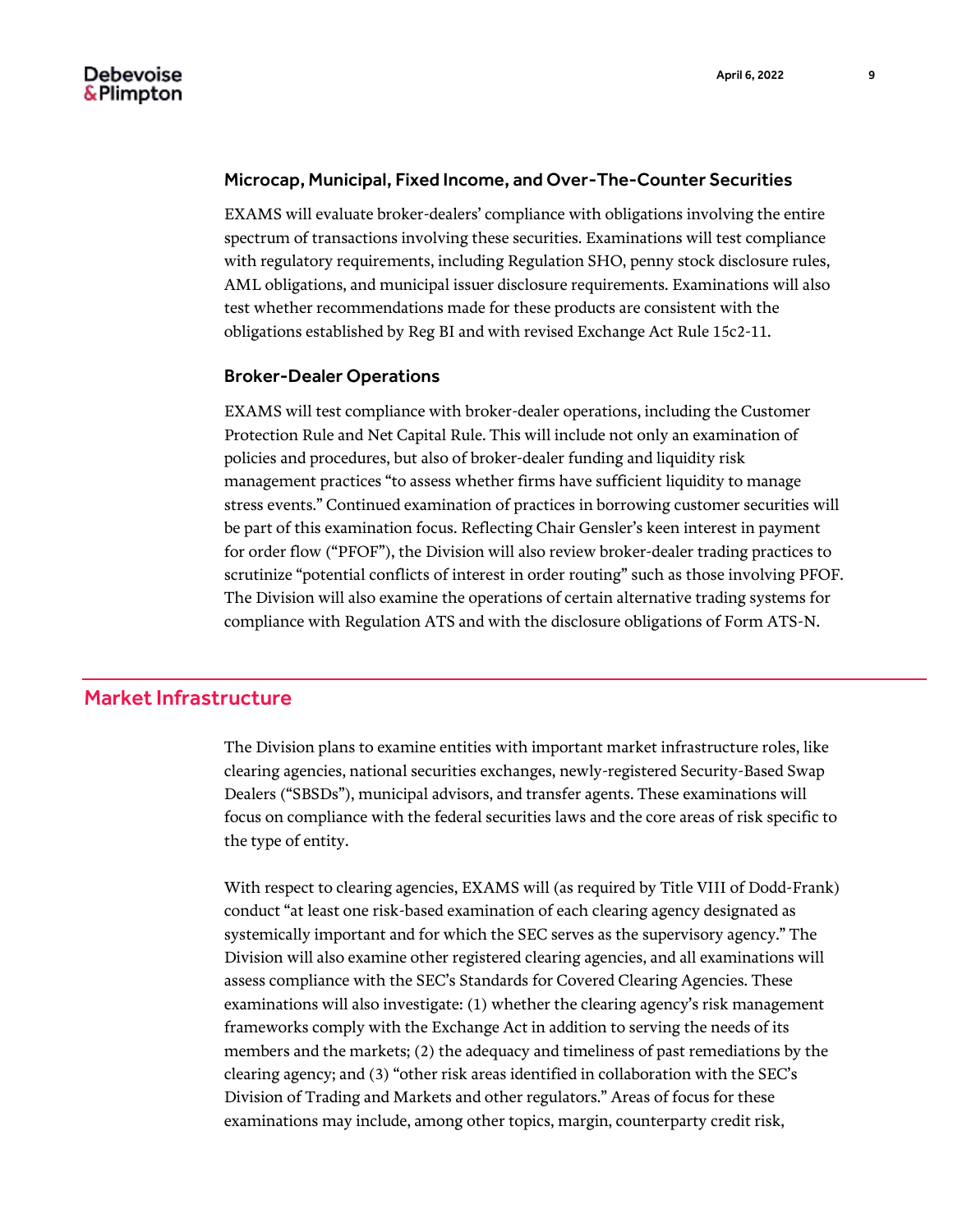disclosure framework, governance, recovery and wind-down, default management, liquidity risk management, and project management.

\* \* \*

While the Division's 2022 Priorities outline an ambitious agenda that ranges across virtually the entire securities marketplace, they closely track Chair Gensler's wellestablished priorities involving private funds, fintech, and cybersecurity. Accordingly, registrants should take steps to plan for heightened examination activity in the year to come:

- RIAs to private funds should brace for increased examination scrutiny, which we expect to return to activity and referral levels (and, ultimately, enforcement actions) seen in the aftermath of Dodd-Frank and during the Obama Administration.
- All registrants should prepare for granular examinations in which firms' ESG and cybersecurity operational risk disclosures, practices, and policies and procedures will be scrutinized, given the SEC's laser focus on ESG and cybersecurity risks, including through its proposed rulemakings.
- Registrants with a retail investor base should expect examinations that focus squarely on investor disclosures and compliance with applicable standards of care.
- Finally, the Division has also clearly established that evergreen topics such as brokerdealer operational compliance will remain on the examination agenda.

We expect an extremely active year for EXAMS as it executes upon this broad roadmap for 2022.

\* \* \*

Please do not hesitate to contact us with any questions.

#### NEW YORK



Andrew J. Ceresney aceresney@debevoise.com



Jeff Robins jlrobins@debevoise.com



James B. Amler jbamler@debevoise.com